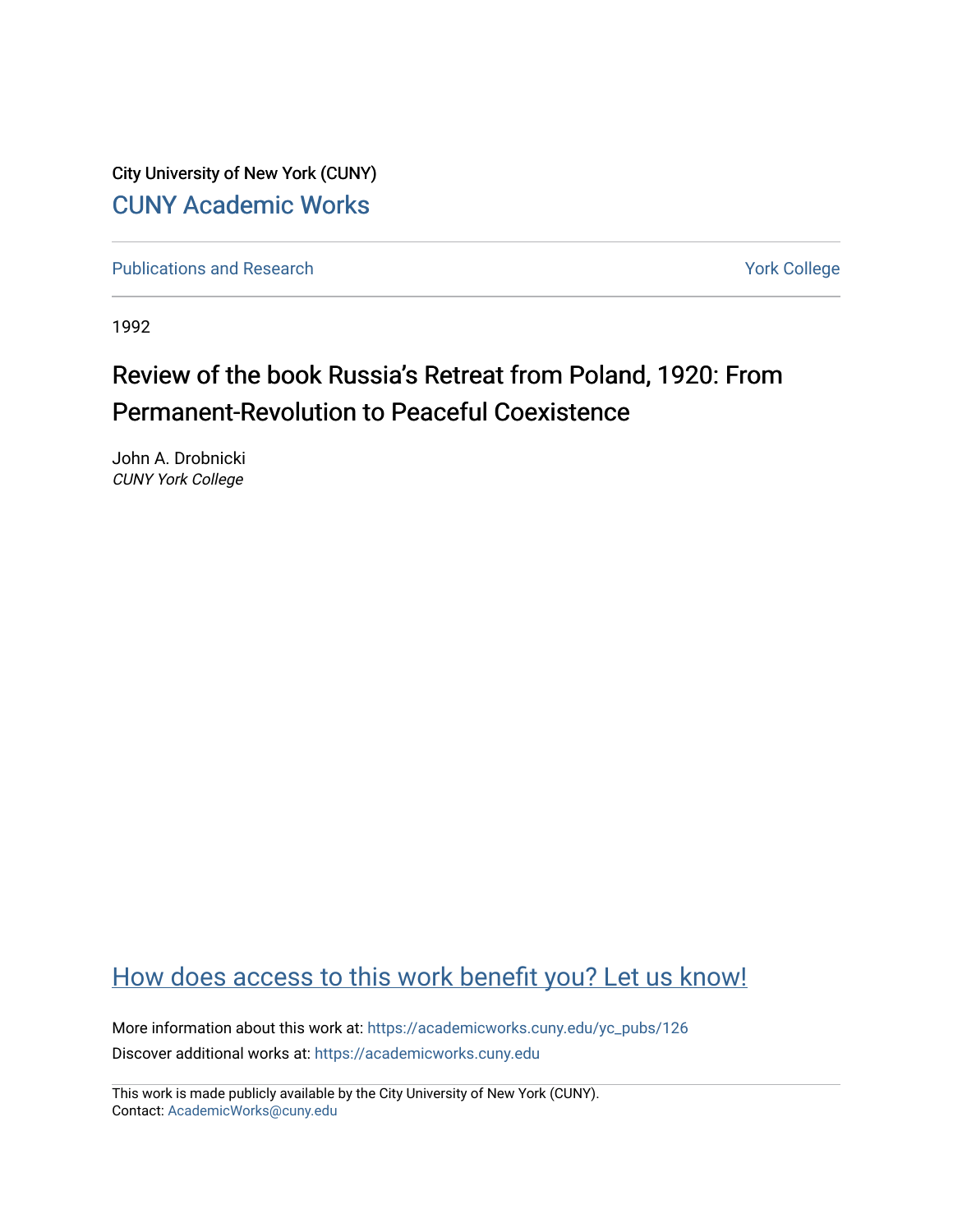Drobnicki, John A. Book review of *Russia's Retreat from Poland, 1920: From Permanent Revolution to Peaceful Coexistence*, by Thomas C. Fiddick. New York: St. Martin's Press, 1990.

*Russia's Retreat from Poland, 1920* is in some ways a misleading title, for Thomas C. Fiddick's revisionist book is not so much concerned with the Russo-Polish War as it is with examining Soviet Russia's political and military leadership during 1919-1920. Using a wide range of Russian source materials, Fiddick challenges the traditional view that the Bolshevik regime was bent on European, if not world, conquest.

Fiddick's argument is that internal problems, such as the terrible state of the economy and Wrangel's troops in the Crimea, were paramount in Lenin's mind, and that he had no desire to use the Red Army to export revolution in 1919-1920. Lenin was confident that the oppressed workers of Europe, especially the Versailles-burdened Germans, would revolt and overthrow their governments on their own. This view was shared by Trotsky, who even went so far as to turn some parts of the Red Army into four "Revolutionary Armies of Labour." When Piłsudski invaded the Ukraine in April 1920, Soviet Russia had very limited, definite goals, according to Fiddick: to defend their territory and force the Poles to make peace as quickly as possible, so the Soviet leadership could concentrate on negotiating trade agreements with the West and deal a final, crushing blow to Wrangel.

General Tukhachevsky, however, did not share the view of his Party leaders, a schism which Fiddick traces to the Soviet reply to Curzon's famous note. Tukhachevsky interpreted the Soviet rejection as "a green light for the Red Army to march forward" in "an all-out struggle between Russia and European capitalism," according to the author. Neither Lenin nor Trotsky wanted Tukhachevsky to attempt to take Warsaw, for it would jeopardize both trade negotiations with England and the upcoming battle against Wrangel's White Army; but Trotsky did, however, try to protect the General's overextended forces by adding some Southwestern Armies to his command, a move designed also to attempt to slow down the impetuous Tukhachevsky. Fiddick documents how Lenin, perhaps purposely, failed to notify Stalin (the commissar of the Southwestern front) of this transfer of command and actually led him to believe that these forces were still under his control. Thus, when *Glavkom* and Tukhachevsky formally requested that these troops be moved to the Polish front, Stalin, who opposed the march on Warsaw and who believed Wrangel to be the major threat, pointedly refused to send them. While Fiddick shows that both Tukhachevsky and Stalin bear much of the blame for the Polish victory, he believes that Lenin does also – "not for recklessly pushing Tukhachevsky toward Warsaw, as has so often been maintained, but for undermining attempts by Trotsky and *Glavkom* to protect him."

Those who are familiar with Norman Davies' *While Eagle, Red Star* (which is cited numerous times) will disagree with Fiddick's chronology of the Russo-Polish War. Fiddick begins his account of the war in April 1920 with Poland's invasion of the Ukraine, and he repeatedly speaks of "Polish aggression." According to Davies, however, the war actually began in February *1919*, when Polish and Russian troops simultaneously moved into territory recently evacuated by the German army – thus, the war was the fault of *neither* side, or of *both* sides, since there was no established border between Poland and Soviet Russia at that time; Piłsudski's invasion of the Ukraine, then, would be the opening campaign of the *second* year of the war. Although he does not provide exact figures, Fiddick also writes that Poland was receiving aid from England and